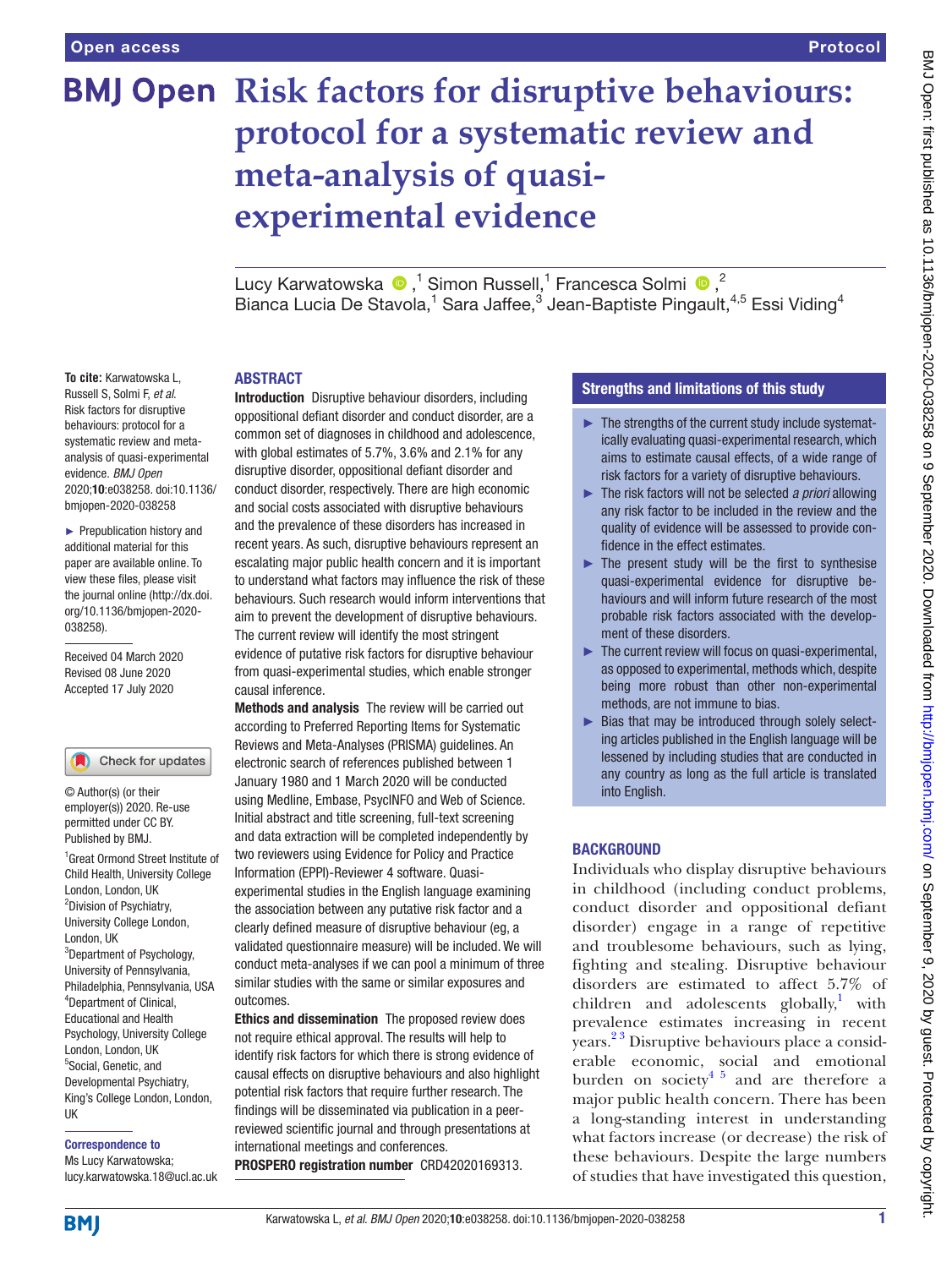much of the existing evidence draws on research that has used unrepresentative samples (ie, high-risk or clinical samples), has explored a restricted number of risk factors and/or has only focused on identifying associations between putative risk factors and outcomes. $67$  In comparison, quasi-experimental studies can address most of these limitations: they often use large, representative samples, they are able to investigate risk factors for which classical randomised control trials are unethical, impractical or too costly, and, under certain assumptions, they can produce causal estimates.<sup>[8](#page-6-4)</sup> Given the high societal cost of disruptive behaviours it is important that research attempts to identify the causal, as opposed to correlational, risk factors associated with these behaviours. Such research would inform efforts to design more effective interventions that aim to prevent the development of disruptive behaviour and its associated adverse long-term outcomes.

To date, only one narrative review of quasiexperimental evidence for risk factors for antisocial behaviour, a common symptom of disruptive behaviour disorders, has been published.<sup>[9](#page-6-5)</sup> The authors concluded that there was evidence that harsh parental discipline, maltreatment, parental divorce, adolescent motherhood, maternal depression, parental antisocial behaviour, peer deviance and poverty had causal effects on antisocial behaviour. However, there was no evidence of causal effects for smoking during pregnancy, paternal depression, parental alcohol use or neighbourhood disadvantage. The review was limited to eight categories of risk factors and seven types of quasi-experimental design as, at the time, an insufficient number of existing studies had included other types of risk factors and/or quasi-experimental designs to warrant inclusion in the review. Therefore the review did not include many risk factors that have been proposed to have causal effects on disruptive behaviour, including father absence, domestic violence and bullying victimisation. It also did not include specific quasi-experimental designs, such as regression discontinuity, interrupted time series or instrumental variable analyses. However, in recent years the number of quasi-experimental studies has grown quickly and the literature on risk factors for disruptive behaviours has also increased considerably.

The aim of the current review is to identify all existing quasi-experimental studies of putative risk factors for disruptive behaviours. We will consider an inclusive range of outcomes for disruptive behaviour including diagnostic (eg, conduct disorder, oppositional defiant disorder and antisocial personality disorder) and continuous measures (eg, conduct problems), as opposed to general symptoms (eg, antisocial behaviour, delinquency). Furthermore, risk factors will not be selected *a priori*, thereby allowing any putative risk factor for disruptive behaviour to be included in the review. We will use a broad definition of quasi-experimental studies: whereby we consider all studies that aim to estimate causal effects

between risk factors and outcomes as quasi-experimental. Hence as well as including quasi-experimental study designs (eg, natural experiments, twin studies) we will also include studies where the propensity for exposure to a particular risk factor is controlled for by using analytical methods, leading to estimates of causal effects under certain assumptions ([online supplementary appendix A\)](https://dx.doi.org/10.1136/bmjopen-2020-038258). Given the increase in quasi-experimental designs and the use of causal inference methods in recent years, we anticipate that there will be a sufficient number of studies to perform meta-analyses. By systematically combining and summarising all relevant literature, the current review will aim to:

- 1. Identify risk factors for disruptive behaviours from quasi-experimental designs that provide more stringent evidencefor causal inference.
- 2. Examine whether the results from these studies indicate evidence of causal effects.
- 3. Establish whether the results vary by:
	- i. Outcome (ie, conduct disorder, conduct problems, oppositional defiant disorder or antisocial personality disorder);
	- ii. Sex;
	- iii. Study design (eg, natural experiment);
	- iv. Analytical methods (eg, g-methods); and/or
	- v. Data quality (eg, bias induced by the rater assessing the exposure while knowing the outcome).

### **METHODS**

The current protocol has been registered with the PROSPERO database (CRD42020169313)and has been reported using the PRISMA-Protocols guidelines $10$ [\(online supplementary appendix B\)](https://dx.doi.org/10.1136/bmjopen-2020-038258). Any amendments to the protocol will be made through PROSPERO.

#### Definition of key terms

#### Quasi-experimental studies

Quasi-experimental studies assess causality by aiming to replicate the counterfactual framework, also known as the potential outcomes framework. The counterfactual framework consists of comparing hypothetical scenarios whereby the *same* individual is either exposed or unexposed to a risk factor.<sup>11–13</sup> Quasi-experimental studies aim to reproduce this comparison either by design (eg, natural experiments) or by employing statistical methods (eg, g-methods). These statistical methods fall into two broad categories according to whether they invoke the assumption of no unmeasured confounding (eg, g-methods) or exploit the presence of instrumental variables (eg, Mendelian randomisation).

#### Disruptive behaviours

Many terms describing disruptive behaviours are used interchangeably in the literature. For the purposes of the current review, we have operationalised the following definitions in order to distinguish between key terms [\(online supplementary appendix A\)](https://dx.doi.org/10.1136/bmjopen-2020-038258):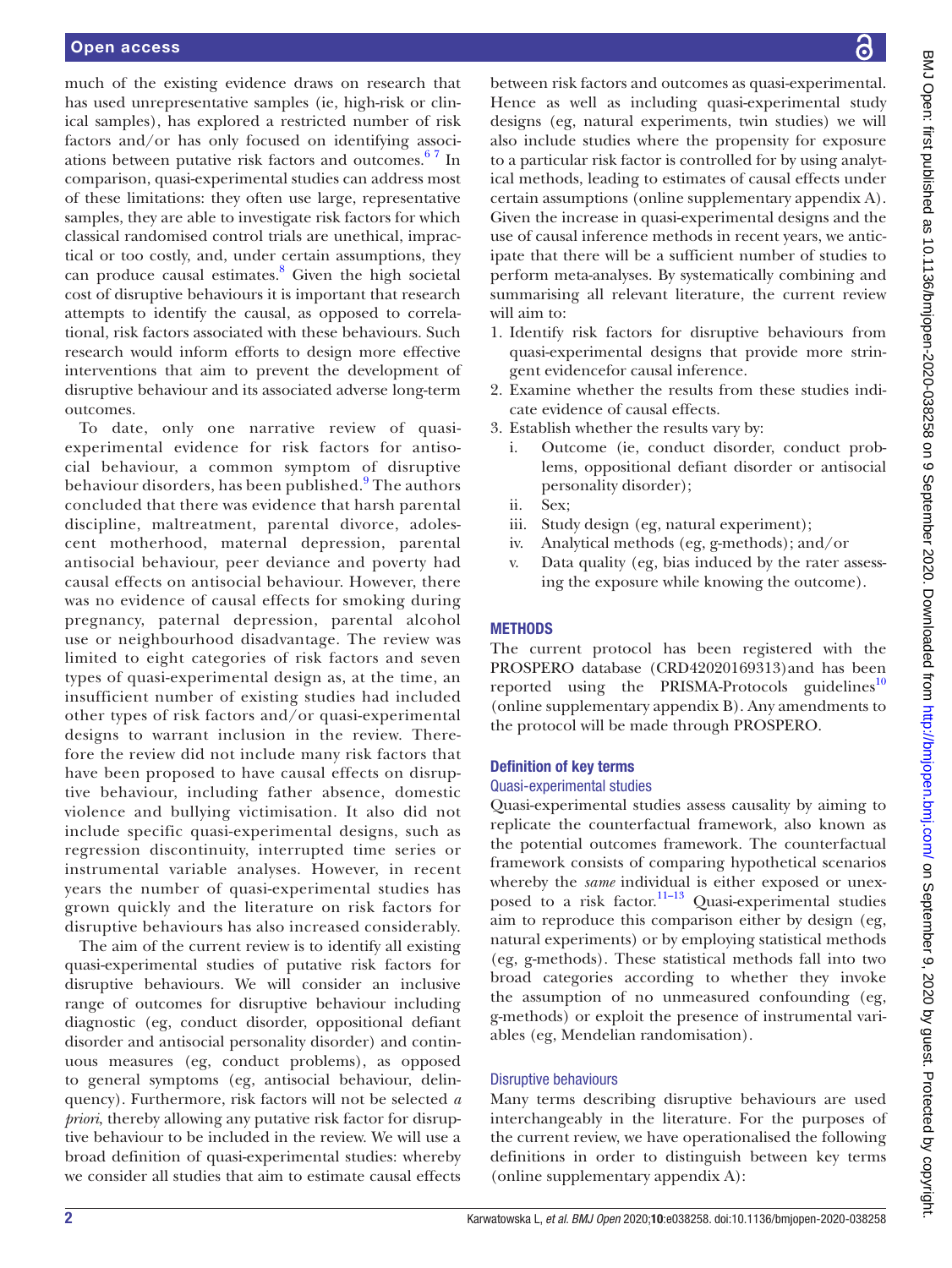- 1. In childhood:
	- i. Conduct disorders: a formal diagnosis whereby an individual displays repetitive and persistent patterns of antisocial, aggressive or defiant behaviour that amounts to significant and persistent violations of age-appropriate social expectations $^{14}$  and are diagnosable as defined by the Diagnostic and Statistical Manual of Mental Disorders (DSM-5).<sup>15</sup>
	- ii. Conduct problems: a term to describe a range of repetitive and disruptive behaviours, such as lying, fighting and stealing that do not necessarily meet the threshold for a diagnosis of conduct disorder.
	- iii. Oppositional defiant disorder: a formal diagnosis whereby an individual exhibits defiant and disobedient behaviour towards others as opposed to conduct disorder, whereby behaviours violate the rights of others and/or societal expectations.
- 2. In adulthood:
	- i. Antisocial personality disorder: a diagnosis which involves a life-long pattern of antisocial behaviour as well as irritability and remorselessness. In the DSM-5, a diagnosis of antisocial personality disorder involves exhibiting conduct disorder in childhood.

## Eligibility criteria

Studies meeting *all* of the following criteria will be included in the review:

- $\blacktriangleright$  The study must only include human participants, that is, studies of non-human animals will not be included.
- The study must include at least one clearly defined measure of a risk factor and at least one clearly defined measure of disruptive behaviour, which will ensure consistency in the definition of these variables. The risk factor must have occurred, but not necessarily have been measured, before the outcome.
- ► Effect sizes must be reported, or there must be enough numerical information to calculate effect sizes. Studies that do not meet this eligibility criterion but only report  $p$  values or qualitative findings (eg, 'not significant' or the direction of findings) and where additional data cannot be obtained on request will be described separately.
- The study may be conducted in any country but must be published in English. Language restriction was chosen not only for practical reasons but also because the majority of research on disruptive behaviours has been conducted in English speaking countries.<sup>[7](#page-6-10)</sup>
- ► The study must be published between 1980 and 2020. Date restriction was chosen to maintain a level of consistency in the definition of disruptive behaviours.
- The study must use a quasi-experimental design or analysis. The [online supplementary appendix](https://dx.doi.org/10.1136/bmjopen-2020-038258) [A](https://dx.doi.org/10.1136/bmjopen-2020-038258) includes a table of definitions for the quasiexperimental terms that will be used in the current review, which has been informed and adapted from the causal inference literature.<sup>11-23</sup>

Studies meeting *any* of the following criteria will be excluded in the review:

- The study does not meet the above inclusion criteria. ► The study is a case report, clinical trial, editorial, letter
- to the editor, systematic review or meta-analysis.
- ► The study used populations selected on participant physical health problems (eg, cancer, seizures, surgery, low gestational age, etc). Symptoms of disruptive behaviour (eg, antisocial behaviour) can be exhibited by people with physical health problems. However, this is not the focus of the current review's research question.
- ► The study used populations selected *solely* on other diagnosed developmental disorders (eg, language disorders, learning disorders, motor disorders, autism spectrum disorders, etc) or mental health diagnoses (eg, schizophrenia, depression, bipolar, etc). As above, disruptive behaviour can share symptomology with other developmental and mental health disorders but these go beyond the scope of the present review.

## Search strategy

An electronic search will be conducted to identify all relevant studies. Databases will be searched from 1 January 1980 until 1 March 2020. The reference list of eligible full texts will also be screened to identify additional articles.

## **Databases**

The selection of electronic databases was made either due to the database being relevant for the current review's research question, eg, PsycINFO, and/or because the database is frequently used in literature searches, eg, Medline. We included the Web of Science Core Collection database as eight articles that were included in the review conducted by Jaffee and colleagues were not available in the Ovid databases but were available in Web of Science. As such, we will systematically search the following databases:

- 1. Ovid:
	- i. Medline In-Process and Other Non-Indexed Citations and Daily.
	- ii. Embase.
	- iii. PsycINFO.
- 2. Web of Science Core Collection:
	- i. Science Citation Index Expanded (SCI-EXPANDED)- 1900-present.
	- ii. Social Sciences Citation Index (SSCI)- 1900-present.
	- iii. Arts and Humanities Citation Index (A&HCI)- 1975-present.
	- iv. Conference Proceedings Citation Index—Science (CPCI-S)- 1900-present.
	- v. Conference Proceedings Citation Index—Social Science and Humanities (CPCI-SSH)- 1900-present.
	- vi. Book Citation Index—Science (BKCI-S)- 2005-present.
	- vii. Book Citation Index—Social Sciences and Humanities (BKCI-SSH)- 2005-present.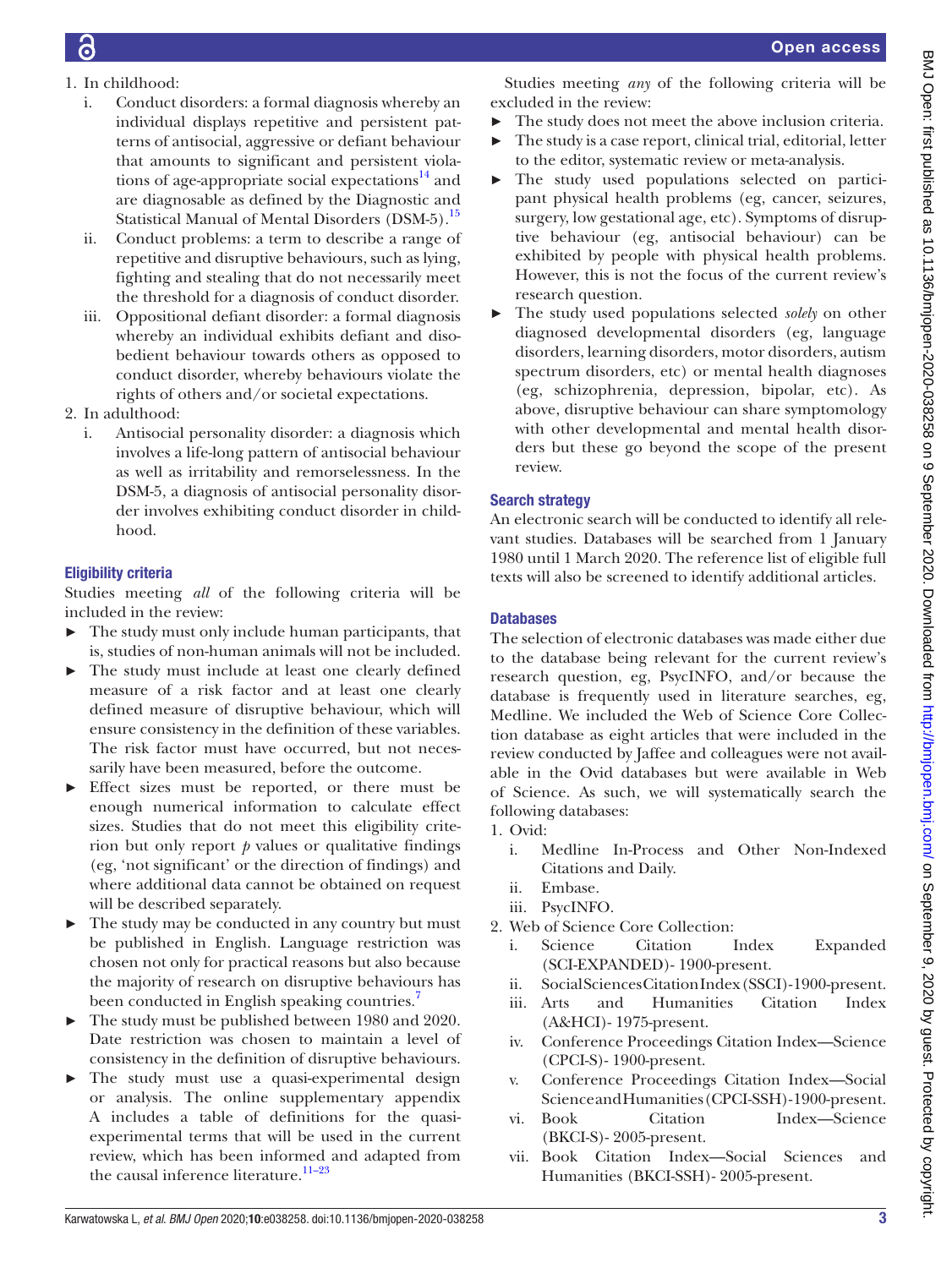viii. Emerging Sources Citation Index (ESCI)- 2015-present.

#### Search terms

The search terms used for quasi-experimental studies were adapted from a paper by Glanville  $et \t a<sup>{p4}</sup>$  to include genetically informed causal inference methods, such as twin designs and Mendelian randomisation, in line with changes in recent literature. The search terms for disruptive behaviours were selected to include diagnostic terms, for example, conduct disorder and antisocial personality disorder. We decided not to include terms for symptoms associated with disruptive behaviour, such as antisocial behaviour and delinquency, as they are not specific to disruptive behaviour. As mentioned above, these behaviours are also exhibited in other disorders, including autism spectrum disorder, which are not relevant to the current review's research aims. [Table](#page-4-0) 1 displays the keywords that will be used in the current review and [table](#page-5-0) 2 shows the techniques that will be employed in the database searches.

#### Study selection

Citations will be imported into Evidence for Policy and Practice Information (EPPI)-Reviewer  $4,^{25}$  a data management software. EPPI-4 includes a machine learning process which will reduce the time taken to screen titles and abstracts by prioritising unscreened articles based on the reviewers' previous screening decisions; specifically, the EPPI-4 software assesses the frequency of words in the inclusion compared with the exclusion categories. Two independent reviewers (LK and FS) will complete the initial screening of abstract and titles using EPPI-4. The consistency between reviewers' screening decisions will be checked periodically and the list of unscreened references will be refreshed, allowing the machine learning software to prioritise unscreened items based on relevance denoted from the inclusion and exclusion codes. Once 300 references have been excluded consecutively (ie, no references have been included) by both reviewers, the remaining references will be categorised as exclude on title and abstract. In order to double-check that these references have been correctly categorised by the software, a random selection of 5% of the unscreened references will be checked by both reviewers for inclusion. If any of these references are categorised as include, the list of unscreened references will be refreshed and both reviewers will continue screening until 300 references have been excluded consecutively. This process will be repeated until a random selection of 5% of the unscreened references are confirmed as exclude by both reviewers. Any references that are categorised as include by both reviewers after screening on title and abstracts will have their full-texts screened for inclusion by two independent reviewers (LK and FS). Any uncertainties over the inclusion/exclusion of studies will be resolved by team consultation.

#### Data extraction and quality assessment

Data extraction and quality assessment will be conducted by two independent reviewers (LK and SR) on any references categorised as include after the full-text screening. Any discrepancies will be resolved through discussion and any missing data will be requested from study authors. A data extraction tool will be created ([online supplemen](https://dx.doi.org/10.1136/bmjopen-2020-038258)[tary appendix C](https://dx.doi.org/10.1136/bmjopen-2020-038258)) and piloted on a random selection of ten references included after the full-text screening. The data extraction tool will be reviewed and modified if necessary, after group discussion. The following information will be extracted from the studies using a data extraction form: study reference, project name and country, study design (eg, cohort study), participant information (eg, number, ethnicity, age at measurement), main exposure and outcome measurement features (eg, measurement tool, rater, age at measurement), confounders, additional risk factors, additional outcomes, average effect size and other relevant quantities (eg, estimate, SE, sample size, exclusions, attrition). The [online supplementary appendix C](https://dx.doi.org/10.1136/bmjopen-2020-038258)  includes further details on the information that will be extracted. Checklists for assessment of study quality will be adapted from the Risk of Bias in Non-randomised Studies of Exposures checklist [\(online supplementary](https://dx.doi.org/10.1136/bmjopen-2020-038258)  [appendix D](https://dx.doi.org/10.1136/bmjopen-2020-038258)).

#### Strategy for data synthesis

We will provide a description of the data extracted from the selected studies, which will include the study designs used, participant characteristics, exposures and outcomes studied, measurement tools/raters and statistical methods. The magnitude of effects and quality of the studies will be described and critiqued, with potential avenues for further research discussed.

Depending on the amount and quality of information provided in the included studies and whether evidence on exposures and outcomes is available, we will conduct either qualitative syntheses (ie, a systematic review) or quantitative syntheses (ie, a meta-analysis). We anticipate that we will have a sufficient number of studies to be able to perform meta-analyses leading to pooled effect sizes for the association between risk factors and disruptive behaviour. We will only conduct meta-analyses if a minimum of three studies report effect estimates on a particular risk factor and a particular outcome that are sufficiently homogenous for their meta-analysis to lead to sensible summary estimates.

When appropriate, we will also stratify the results by predefined categories (see below). Random-effects metaanalyses will be used to account for likely study heterogeneities, with the resulting pooled estimates reported together with measures of their dispersion. The  $I^2$  statistic will be used to quantify heterogeneity and tau-squared  $(\tau^2)$  will be used to indicate the extent of between-study variance. Meta-analyses of effects for binary outcomes that are measured on different scales (eg, odds ratios and risk ratios) will be considered only if events are rare and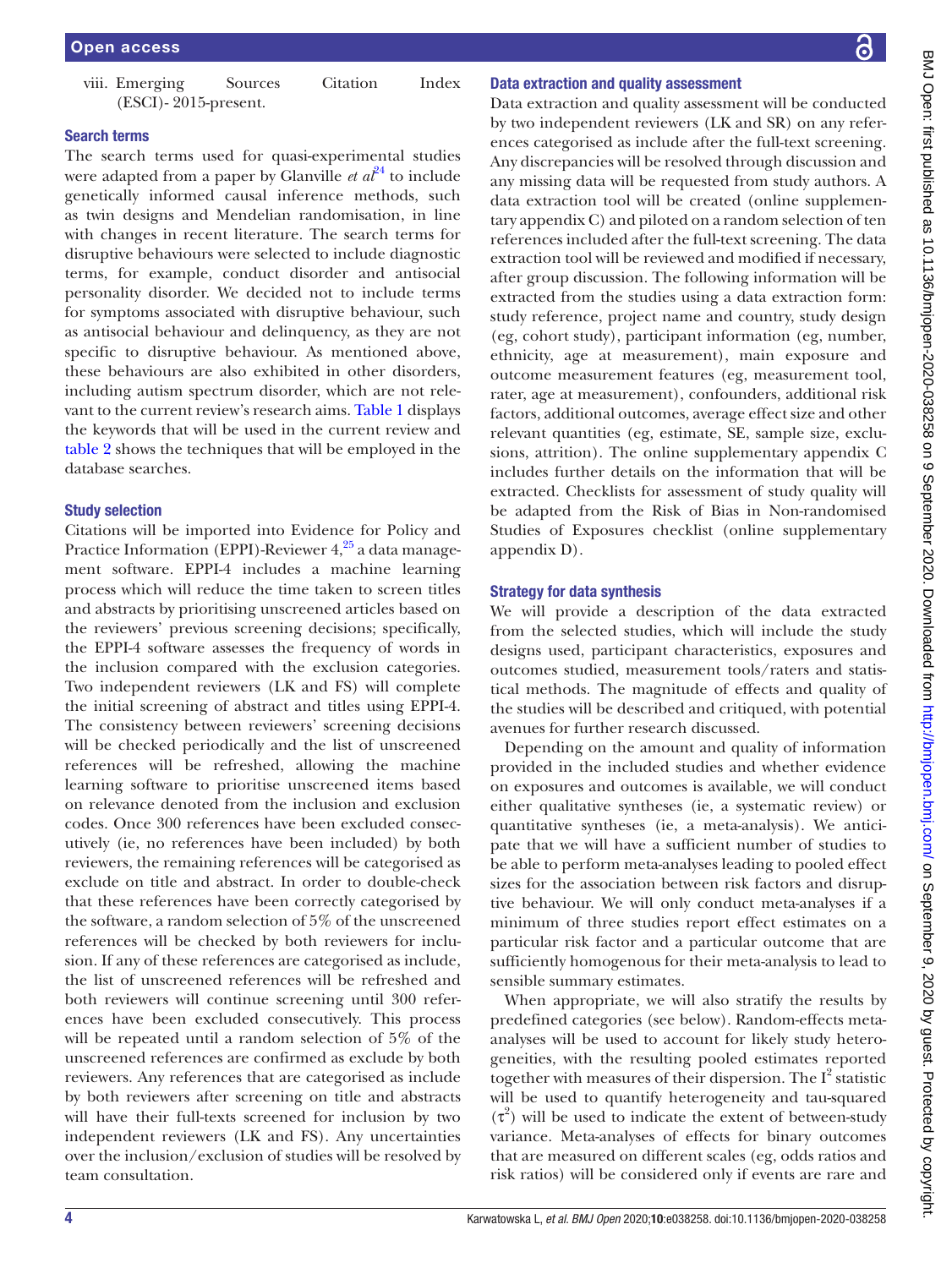<span id="page-4-0"></span>

| Table 1 Search strategy                                                                               |                                                                                                                                                                                                                                                                                                                                                                                                                                                                                                                                                                                                                                                                                                                                                                                                                                                          |  |  |  |  |
|-------------------------------------------------------------------------------------------------------|----------------------------------------------------------------------------------------------------------------------------------------------------------------------------------------------------------------------------------------------------------------------------------------------------------------------------------------------------------------------------------------------------------------------------------------------------------------------------------------------------------------------------------------------------------------------------------------------------------------------------------------------------------------------------------------------------------------------------------------------------------------------------------------------------------------------------------------------------------|--|--|--|--|
| <b>Search terms</b>                                                                                   |                                                                                                                                                                                                                                                                                                                                                                                                                                                                                                                                                                                                                                                                                                                                                                                                                                                          |  |  |  |  |
| <b>Database</b><br><b>MeSH</b> terms                                                                  |                                                                                                                                                                                                                                                                                                                                                                                                                                                                                                                                                                                                                                                                                                                                                                                                                                                          |  |  |  |  |
| Ovid Medline                                                                                          | Quasi-experimental studies-causality/; adoption/; child, adopted/; exp twins/; twin study/; propensity<br>score/; siblings/; interrupted time series analysis/; mendelian randomization analysis/; ecological<br>momentary assessment/; fertilization in vitro/; controlled before-after studies/; fuzzy logic/.<br>Disruptive behaviours-conduct disorder/; "attention deficit and disruptive behavior disorders"/;<br>antisocial personality disorder/.                                                                                                                                                                                                                                                                                                                                                                                                |  |  |  |  |
| <b>Ovid Embase</b>                                                                                    | Quasi-experimental studies-causality/; causal attribution/; causal modelling/; quasi experimental<br>study/; adopted child/; adoption/; twins/; twin study/; propensity score/; sibling/; sibling relation/;<br>instrumental variable analysis/; time series analysis/; mendelian randomization analysis/; ecological<br>momentary assessment/; in vitro fertilization/; exogenous variable/; fuzzy logic/; fuzzy system/; maximum<br>likelihood method/.<br>Disruptive behaviours-conduct disorder/; oppositional defiant disorder/; disruptive behavior/; antisocial<br>personality disorder/; psychopathy/.                                                                                                                                                                                                                                           |  |  |  |  |
| Ovid PsycINFO                                                                                         | Quasi-experimental studies-exp causality/; exp causal analysis/; exp quasi experimental methods/;<br>adopted children/; "adoption (child)"/; adoptive parents/; twins/; exp siblings/; exp time series/; exp<br>ecological momentary assessment/; reproductive technology/; counterfactual thinking/; fuzzy logic/; fuzzy<br>set theory/; exp maximum likelihood/.<br>Disruptive behaviours-exp conduct disorder/; exp oppositional defiant disorder/; exp disruptive<br>behavior disorders/; exp externalizing symptoms/; antisocial personality disorder/; psychopathy/.                                                                                                                                                                                                                                                                               |  |  |  |  |
| Web of Science<br>Quasi-experimental studies-Not applicable.<br>Disruptive behaviours-Not applicable. |                                                                                                                                                                                                                                                                                                                                                                                                                                                                                                                                                                                                                                                                                                                                                                                                                                                          |  |  |  |  |
| Free text search terms                                                                                |                                                                                                                                                                                                                                                                                                                                                                                                                                                                                                                                                                                                                                                                                                                                                                                                                                                          |  |  |  |  |
| Concept 1-<br>Quasi-experimental<br>studies                                                           | 1. Quasi-experimental studies MeSH Terms<br>2. (causal*)<br>3. ((quasiexperiment*) or (quasi experiment*))<br>4. $(adopt^*)$<br>5. (fixed effect*)<br>$6.$ (twin*)<br>7. (propensity score*)<br>8. (sibling*)<br>9. (regression discontinuity)<br>10. (instrumental variable*)<br>11. (interrupted time series)<br>12. (mendelian randomi?ation)<br>13. (matching stud*)<br>14. (experience sampl*)<br>15. (ecological momentary assessment*)<br>16. ((difference* in difference*) or (difference* stud*))<br>17. (in vitro fertili?ation)<br>18. ((polygenic score*) or (polygenic risk score*))<br>19. (exogenous varia*)<br>20. (natural experiment*)<br>21. (matched control*)<br>22. (counterfactual*)<br>23. (potential outcome*)<br>24 ((balancing adj3 covariate) or (imbalance adj3 covariate) or (balanced adj3 covariate) or (imbalanced adj3 |  |  |  |  |

- 24. ((balancing adj3 covariate) or (imbalance adj3 covariate) or (balanced adj3 covariate) or (imbalanced adj3 covariate))
- 25. (controlled before and after) or (controlled before after))
- 26. (inverse probability weight\*)
- 27. ((doubly robust regression\*) or (doubly robust estimate\*))
- 28. ((selection model\*) or (selectivity model\*))
- 29. ((heckit model\*) or (heckman sample selection\*))
- 30. (selection correction\*)
- 31. (two stage residual inclusion\*)
- 32. ((sharp design\*) or (fuzzy design\*))
- 33. (forcing variable\*)
- 34. (full information maximum likelihood)
- 35. (natural control\*)
- 36. 1 OR 2 OR 3 OR 4 OR 5 OR 6 OR 7 OR 8 OR 9 OR 10 OR 11 OR 12 OR 13 OR 14 OR 15 OR 16 OR 17 OR 18 OR 19 OR 20 OR 21 OR 22 OR 23 OR 24 OR 25 OR 26 OR 27 OR 28 OR 29 OR 30 OR 31 OR 32 OR 33 OR 34 OR 35

**Continued**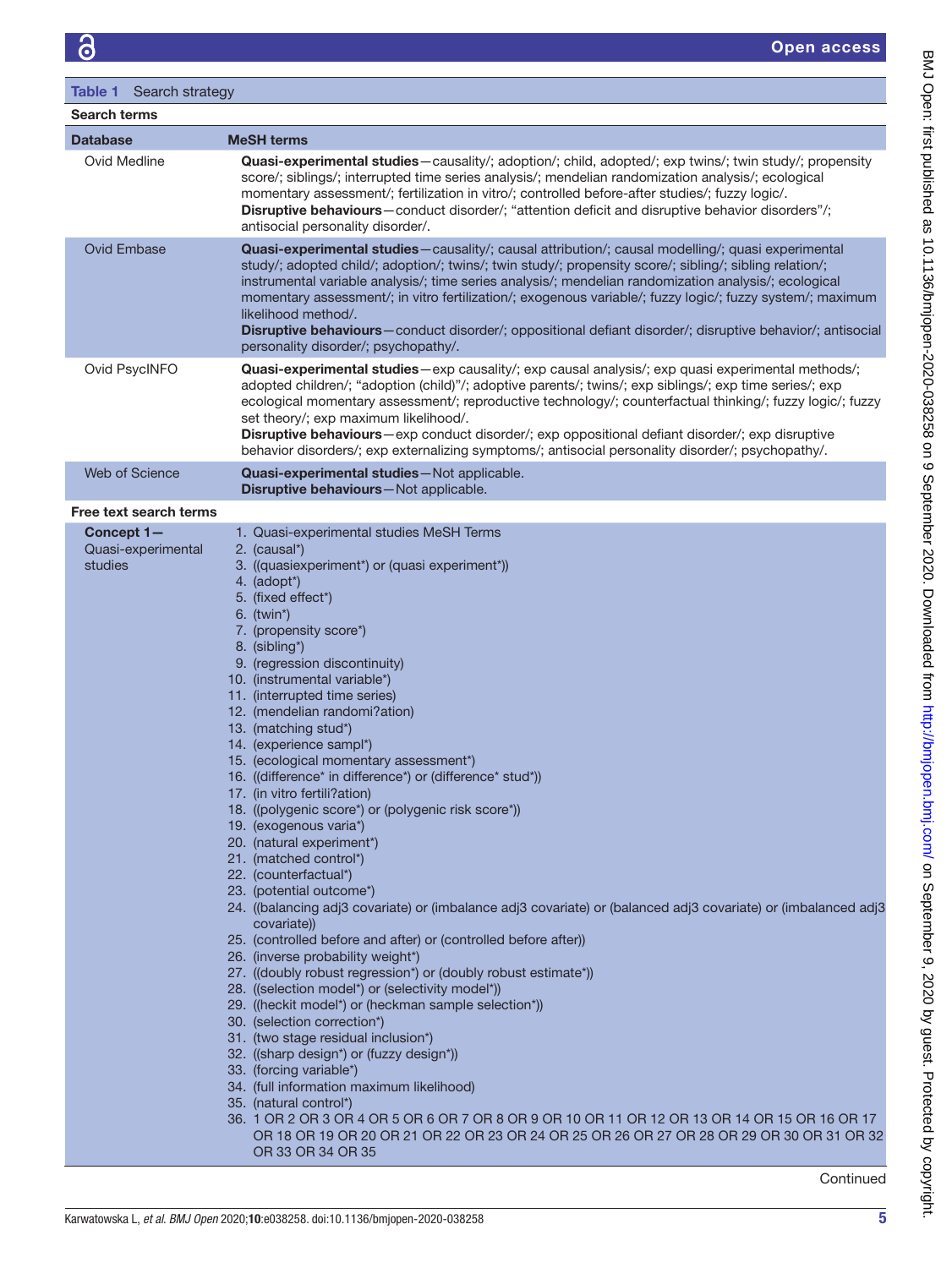#### Table 1 Continued

#### Search terms

| Concept 2- | 37. Disruptive behaviours MeSH Terms<br>Disruptive behaviours 38. (conduct problem <sup>*</sup> )<br>39. (conduct disorder*)<br>40. (oppositional defian <sup>*</sup> )<br>41. (disruptive behaviour <sup>*</sup> ) or (disruptive behaviour <sup>*</sup> )<br>42. (externali?ing)<br>43. (antisocial personalit <sup>*</sup> ) or (anti social personalit <sup>*</sup> )<br>44. (dissocial personalit*)<br>45. ((psychopathic) or (psychopathy) or (psychopath) or (psychopaths))<br>46. 37 OR 38 OR 39 OR 40 OR 41 OR 42 OR 43 OR 44 OR 45 |
|------------|----------------------------------------------------------------------------------------------------------------------------------------------------------------------------------------------------------------------------------------------------------------------------------------------------------------------------------------------------------------------------------------------------------------------------------------------------------------------------------------------------------------------------------------------|
|            | 47. 36 AND 46<br>48. Limit to English Language<br>49. Human not animal<br>50. Not review or meta-analysis or case-report<br>51. Limit to 1980 – Current                                                                                                                                                                                                                                                                                                                                                                                      |

<span id="page-5-0"></span>

| <b>Table 2</b> Tools and techniques for searching databases                                                                                                                 |               |                                                                                                                                                                                                                                |  |  |
|-----------------------------------------------------------------------------------------------------------------------------------------------------------------------------|---------------|--------------------------------------------------------------------------------------------------------------------------------------------------------------------------------------------------------------------------------|--|--|
| <b>Technique and description</b>                                                                                                                                            | Command       | <b>Example</b>                                                                                                                                                                                                                 |  |  |
| All known synonyms and spellings of key words                                                                                                                               |               | Doubly robust regression could also be referred to as doubly<br>robust estimate                                                                                                                                                |  |  |
| Replace up to one character in the word-allows<br>alternative spellings to be included.                                                                                     | ?             | Mendelian randomi?ation would include Mendelian<br>randomisation and Mendelian randomization                                                                                                                                   |  |  |
| Truncation command-used to acknowledge and<br>capture alternative endings to words.                                                                                         | $\star$       | Inverse probability weight* would additionally search for inverse<br>probability weights and inverse probability weighting                                                                                                     |  |  |
| Boolean logic operators-used to either: (a) identify<br>results with at least one of the search terms<br>present; and, (b) to combine results of different<br>search terms. | "OR"<br>"AND" | Conduct problem <sup>*</sup> OR conduct disorder <sup>*</sup> would retrieve articles<br>that have either terms.<br>Conduct problem <sup>*</sup> AND causal <sup>*</sup> would only retrieve articles that<br>have both terms. |  |  |
| Proximity operators-used to identify words within adj3<br>a specified distance of each other.                                                                               |               | Balancing adj3 covariate would identify articles whereby<br>"balancing" and "covariate" are within three words of each other.                                                                                                  |  |  |

after appropriate transformations. The Metafor package in  $R^{26}$  will be used to conduct the analyses.

## Analysis of subgroups

When sufficient data are available, meta-analyses can be used to assess the specificity of pooled effects by examining whether the effects vary across pre-specified 'subgroups'. Subgroups will be defined according to a variety of participant characteristics (eg, outcome, sex and age of onset) and study characteristics (eg, study design, analytical method, in particular level of confounder adjustment and data quality) as follows: outcomes will be categorised as either conduct problems, conduct disorder, oppositional defiant disorder or antisocial personality disorder; sex will be categorised as male or female; age of onset will either be categorised from studies providing retrospective information on continuous (eg, months, years) or categorical data (eg, before 5 years, 5–10 years, etc); study design will be grouped according to subtypes (eg, natural experiment, twin study; [online supplementary appendix A\)](https://dx.doi.org/10.1136/bmjopen-2020-038258); the statistical methods used for estimation will be grouped according to the assumptions invoked for causal interpretation (eg, no unmeasured confounding or exploration of

instrumental variables; [online supplementary appendix](https://dx.doi.org/10.1136/bmjopen-2020-038258)  [A\)](https://dx.doi.org/10.1136/bmjopen-2020-038258); data quality will be categorised depending on the results from the data quality assessment (see below). The direct examination of heterogeneities across subgroups will be decided depending on the information provided by the studies included in the meta-analysis.

## Confidence in cumulative evidence

The quality of the evidence will be judged independently by two reviewers (LK and SR) using the Grading of Recommendations Assessment, Development and Evaluation scale, $27$  with special consideration of recent guidelines for prognostic studies which share some similarities with quasi-experimental methods.<sup>28</sup> Evidence quality assessment will be performed for each risk factor and for each outcome. Five domains will be considered (risk of bias, consistency, directness, precision and publication bias) and the quality will be adjudicated as high, moderate, low or very low. If there is a discrepancy between reviewers, it will be resolved by reviewer discussion or by consultation with the team as needed. The impact of publication bias and/or unequal reporting of quantitative evidence will be examined using funnel plots.